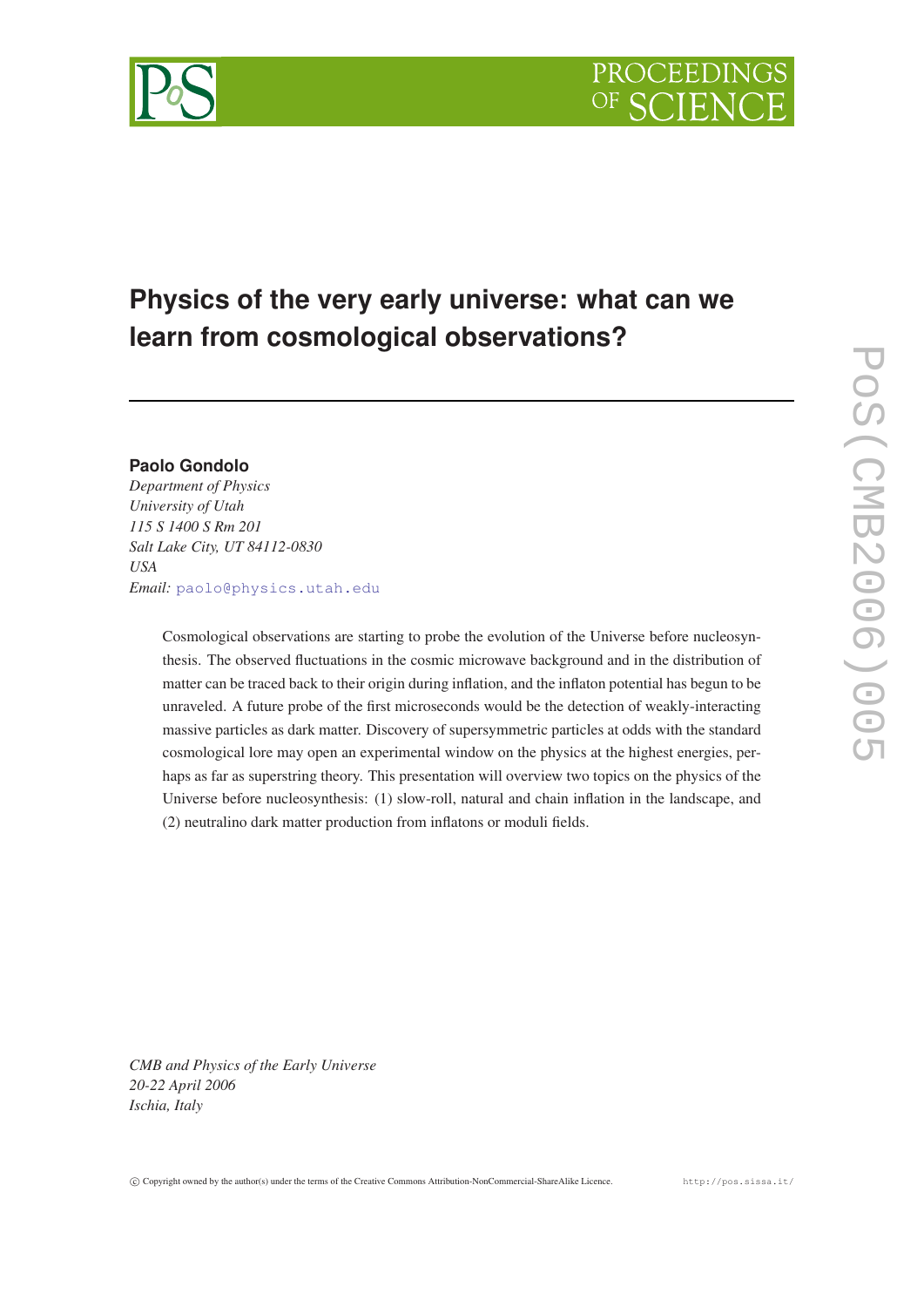#### Contents

| 1. Slow roll, natural, and chain inflation       |    |
|--------------------------------------------------|----|
| 2. Supersymmetric dark matter from moduli fields |    |
| 3. Conclusions                                   | 10 |

The cosmological Big Bang model rests on three pillars: the large-scale isotropy and homogeneity of the Universe, the cosmic microwave background (CMB), and primordial nucleosynthesis (BBN). The first two pillars relate to the history of the Universe after its first ∼ 100,000 years. The third pillar concerns the Universe between  $\sim$  1 sec and  $\sim$  3 min. What happens during the first second is still being explored.

A lot of interesting physics is conjectured to have happened before Big Bang nucleosynthesis. These are the most energetic times in the history of the world, and are thus connected to the physics of the highest energies and smallest scales. At very early times, inflation has quickly expanded the primordial Universe so that a small causally-connected homogeneous patch now encompasses the whole visible Universe. Inflation left the Universe in an extremely cold state, and the processes of reheating raised its temperature and entropy to the levels observed today and inferred at primordial nucleosynthesis. Sometime during the first second, the mechanism of baryogenesis created more matter than antimatter so that today only matter is observed in the Universe. New fundamental symmetries of physics, like supersymmetry, may have been manifest in the early hot periods. At the very early times, the quantum aspects of gravity may have been important, and superstring theory may offer guidance on the workings of the primeval stages.

Several probes are at our disposal, in principle or in practice, to uncover the history of the Universe before nucleosynthesis and test our theoretical ideas. Inflation determines the initial pattern of density variations that become the fluctuations in the cosmic microwave background and in the distribution of matter at large scales. Their detection in the last decade is giving us more and more information on the details of inflation. Other probes of the very early Universe are particles that were produced in those ancient times and survive until the present day, relics of the early Universe. For example, we should be immersed in a sea of primordial neutrinos analogous to the photons of the cosmic microwave background. Unfortunately, we currently lack feasible ideas on how to detect them. Elementary particle candidates for non-baryonic cold dark matter would also be typically produced before nucleosynthesis, in the first microsecond or earlier. Many experiments are currently searching for them.

This presentation focuses on two ideas that may connect the current or planned cosmological observations to fundamental physics at the highest energy scales, perhaps as far as superstring theory. The two topics are: inflation (slow roll, natural, and chain inflation in the landscape), and supersymmetric dark matter from inflatons or moduli fields.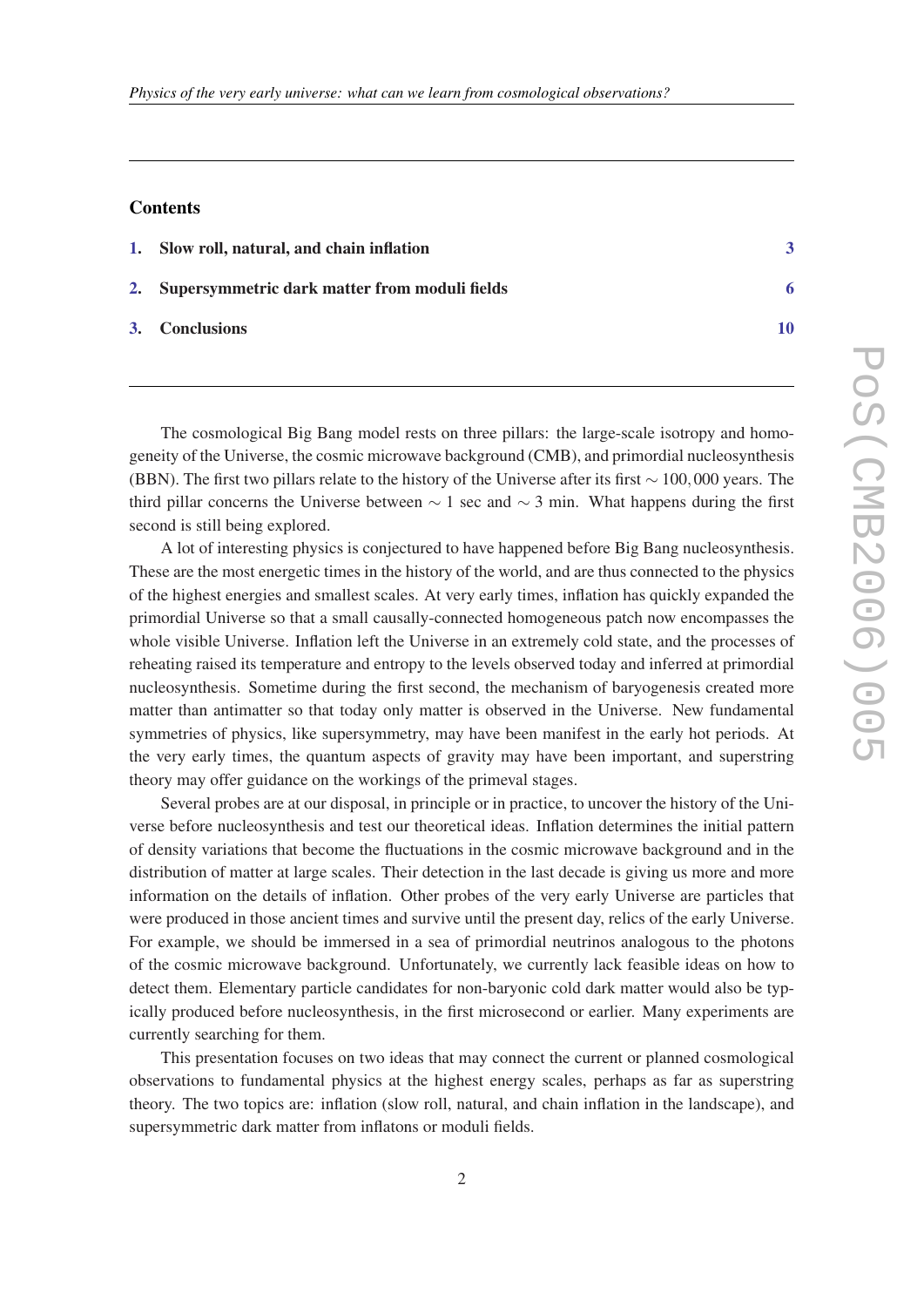<span id="page-2-0"></span>

the scale factor  $a$ . Here  $k$  is the comoving wave-number. **Figure 1:** Schematic plot of the dependence of a generic wave-length  $\lambda$  and of the Hubble radius  $H^{-1}$  on

#### 1. Slow roll, natural, and chain inflation

Cosmological puzzles unresolved by the standard big bang model are (a) the smoothness (homogeneity and isotropy) at the largest scales, (b) the flatness of the three-dimensional geometry of space, (c) the oldness of the Universe when compared to its gravitational time scale, and (d) the absence of monopoles or other topological remnants from very early phase transitions. The idea of inflation was proposed to resolve these puzzles [\[1\]](#page-9-0). As a bonus, it has supplied a mechanism for the causal generation of the density perturbations required for galaxy formation.

The basic idea of inflation is to start with a region of space that is so small that causal processes had the time to homogenize it. The region is then stretched so rapidly that it becomes much bigger than the horizon distance, i.e. the distance light can cover since the beginning of the time. In this way, places that at the time of the CMB formation were separated by more than one horizon distance can share the same temperature since they originated from the same small region of space.

This idea is represented schematically in figure 1. As the Universe expands, any wave-length  $λ$  increases proportionally to the scale factor *a*, as  $λ = a/k$ . The proportionality constant is fixed by the comoving wave-number *k*. The Hubble radius  $H^{-1}$ , which is related to the size of the horizon, can increase faster or slower than  $\lambda$ . In fact, the Hubble parameter *H* is related to the total energy density of the Universe  $\rho$  through the Friedmann equation,

$$
H^2 = \frac{8\pi}{3M_{\rm Pl}^2} \rho,\tag{1.1}
$$

and its dependence on *a* is controlled by the dominant form of energy. When non-relativistic matter is dominant, the energy density decreases as  $a^{-3}$ , and it follows that  $H^{-1}$  increases as  $a^{3/2}$ . When relativistic radiation dominates, the energy density falls as  $a^{-4}$ , due to the decrease in frequency, and  $H^{-1}$  grows as  $a^2$ . In both of these cases, the Hubble radius increases faster than any wavelength. During inflation, however, when the energy density is dominated by the potential energy density  $V(\phi)$  of a scalar field  $\phi$  (the inflaton), the Hubble radius is proportional to  $\sqrt{V(\phi)}$ , which can increase logarithmically slowly or remain constant for a long period of time. In this regime, a given wave-length can become larger than the horizon. For example, the wave-length depicted in figure 1 exits the horizon at early times (small *a*) and reenters it at late times (large *a*).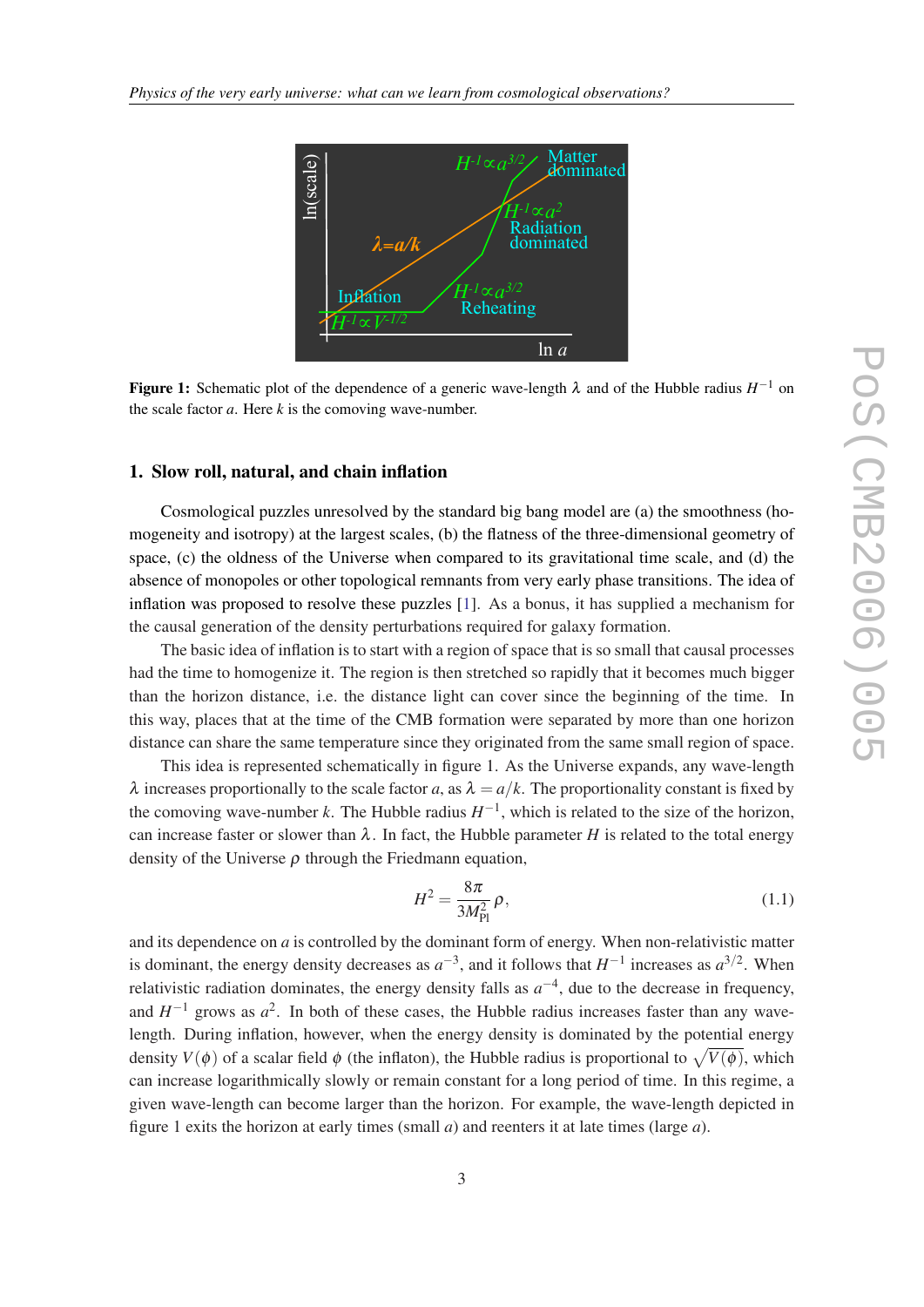A specific model of inflation is defined by the choice of inflaton potential  $V(\phi)$ , which may depend on many scalar fields,  $\phi_1$ ,  $\phi_2$ ,  $\phi_3$ , .... The concept of single-field inflation covers both inflationary theories with a single scalar field (which could be fundamental, such as a modulus field in superstring theory, or macroscopic, such as an order parameter) and effective theories reduced to a single scalar by integration of other degrees of freedom. Examples of single-field inflaton potentials are:

$$
V(\phi) = \Lambda^4 (\phi/\mu)^p
$$
 (chaotic inflation),  $V(\phi) = \Lambda^4 \exp(\pm \phi/\mu)$  (power-law inflation),  $V(\phi) = \Lambda^4 [1 + (\phi/\mu)^p]$  (hybrid inflation),  $V(\phi) = \Lambda^4 [1 + \cos(\phi/\mu)]$  (natural inflation). (1.2)

Here  $\Lambda$  and  $\mu$  are parameters with the dimension of mass, and p is an arbitrary real number.

To ensure that  $V(\phi)$ , and thus  $H^{-1}$ , is constant for a long time, the potential is often chosen so that its derivatives are small. Quantitatively, one defines a set of so-called slow-roll parameters which are then constrained to be tiny. A common definition is

$$
\varepsilon(\phi) \equiv \frac{M_{\rm Pl}^2}{4\pi} \left(\frac{H'}{H}\right)^2 \simeq \frac{M_{\rm Pl}^2}{16\pi} \left(\frac{V'}{V}\right)^2 \ll 1, \qquad \eta(\phi) \equiv \frac{M_{\rm Pl}^2}{4\pi} \frac{H''}{H} \simeq \frac{M_{\rm Pl}^2}{8\pi} \left[\frac{V''}{V} - \frac{1}{2} \left(\frac{V'}{V}\right)^2\right] \ll 1, \tag{1.3}
$$

where a prime indicates a derivative with respect to  $\phi$ , and  $H(\phi)$  is obtained through the Friedmann equation.

Even the restricted class of slow-roll single-field potentials still contains many models of inflation: new, chaotic, natural, power-law, modulus, D-term, F-term, etc. A useful classification scheme has been introduced in [[2](#page-9-0)]. Potentials that vanish at the origin with a positive second derivative are called large-field models. Potentials that do not vanish at the origin are called either small-field models (if their second derivative at the origin is negative) or hybrid models (if it is positive). This classification conveniently translates into separate ranges of slow-roll parameters, namely  $\eta < -\varepsilon$  (small-field),  $-\varepsilon < \eta < \varepsilon$  (large-field), and  $0 < \varepsilon < \eta$  (hybrid). It also translates into separate regions in the observable parameters  $n<sub>s</sub>$  and  $r$  defined below.

Inflationary models are examined observationally by means of the fluctuation spectra they predict in the CMB and the matter distribution. Commonly used parameters in this context are: the amplitude of the density perturbations  $\delta \rho / \rho \propto V^{3/2} / V'$ , the spectral index of the density perturbations  $n_s \simeq 1 - 4\varepsilon + 2\eta$ , with  $\varepsilon \propto (V'/V)^2$  and  $\eta \propto V''/V$ , the running spectral index  $n_s(k)$ , which contains higher derivatives of *V*, the amplitude of the gravitational waves generated during inflation, which is  $\propto$  *V*, and the spectral index of the gravitational waves  $n_T \propto \varepsilon$ . A complete measurement of these parameters would provide information on the functional form of the inflaton potential (and perhaps enable its full reconstruction, see [\[3\]](#page-9-0) for a summary of the latter).

The calculation of the primordial scalar and tensor spectra from quantum fluctuations during slow-roll single-field inflation can be summarized by the following procedure (see [\[4,](#page-9-0) [5\]](#page-9-0) for detailed derivations). For each comoving wave-number  $k$ , (1) solve the following equation for the value  $\phi_k$ the field has when the wave-length  $\lambda = a/k$  exits the horizon (leftmost crossing in figure 1):

$$
\frac{2\sqrt{\pi}}{M_{\rm Pl}} \int_{\phi_e}^{\phi_k} \frac{\mathrm{d}\phi}{\sqrt{\varepsilon(\phi)}} = 62 - \ln \frac{kV_e^{1/3} 10^{16} \text{GeV}}{a_0 H_0 V_k^{1/2} \rho_{\rm RH}^{1/12}} \tag{1.4}
$$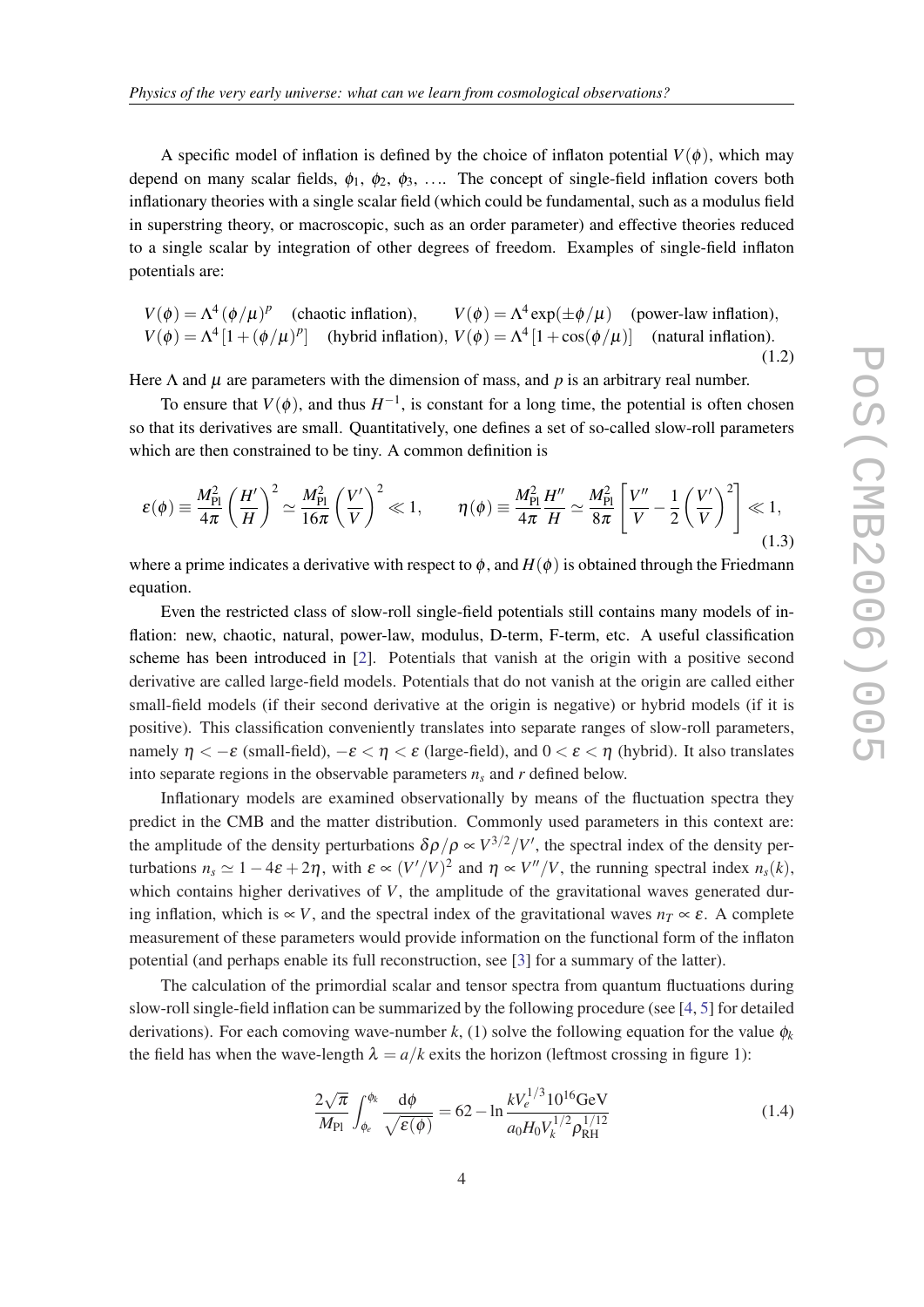(this condition equates two expressions of the number of e-foldings  $N_k = \ln a_e - \ln a_k$  between the horizon crossing at  $a = a_k$  and the end of inflation at  $a = a_e$  – here  $\phi_e$  is the field at the end of inflation,  $V_e = V(\phi_e)$ ,  $V_k = V(\phi_k)$ ,  $\rho_{RH}$  is the radiation density at the end of reheating, and  $a_0$ ,  $H_0$ are the scale factor and the Hubble parameter at the end of the last matter dominated epoch). (2) Use the value of  $\phi_k$  in the expressions for the spectra

$$
P_{s}(k) = \frac{H(\phi_k)^2}{4\pi^2 M_{\rm Pl}^2 \epsilon(\phi_k)}, \qquad P_{T}(k) = \frac{H(\phi_k)^2}{4\pi^2 M_{\rm Pl}^2}.
$$
 (1.5)

This procedure gives the complete *k*-dependence of the scalar and tensor power spectra  $P_s(k)$  and *P*<sub>*T*</sub>(*k*). It is customary to introduce running spectral indices  $n_s(k)$  and  $n_t(k)$ , defined by

$$
P_s(k) \propto k^{n_s(k)}, \qquad P_T(k) \propto k^{n_T(k)}.
$$
\n(1.6)

In the slow-roll approximation, one obtains  $n_s(k) \simeq 1 - 4\varepsilon(\phi_k) + 2\eta(\phi_k)$  and  $n_t(k) \simeq -2\varepsilon(\phi_k)$ . Moreover, the ratio  $r(k)$  of the tensor-to-scalar amplitudes is approximately  $r(k) \approx 16\varepsilon(\phi_k)$ .

How to best represent the functions  $n<sub>s</sub>(k)$  and  $n<sub>T</sub>(k)$  in terms of few parameters is still under study. The WMAP collaboration uses an expansion of  $n<sub>s</sub>(k)$  in powers of ln k around a fiducial scale  $k_0$  = 0.002 Mpc<sup>-1</sup> [\[6\]](#page-9-0). When keeping only the constant term, they are able to exclude  $\lambda \phi^4$  inflation models with more than ∼ 58 e-foldings at the 95% C.L. The constraints change noticeably when the expansion is continued up to the first derivative. Furthermore, the constraints are considerably altered if the expansion of  $n<sub>s</sub>(k)$  in powers of lnk is replaced by an expansion of  $H(\phi)$  in powers of φ, both to first order [[7](#page-9-0)]. This parametrization dependence of the constraints will have to be understood before the implications of the data can be fully established.

The rest of this section discusses two inflation models that may naturally be present in superstring theory: natural inflation and chain inflation.

Natural inflation [[8](#page-9-0), [9](#page-9-0)] starts from the realization that a very flat inflaton potential is unnatural in particle physics, for example  $V = \lambda \phi^4$  requires  $\lambda < 10^{-12}$ . Natural inflation uses axion-like



Figure 2: WMAP three year constraints on natural inflation (from [\[10](#page-10-0)]). The yellow (light grey) region is excluded at 68% C.L., the blue (dark grey) region at 95% C.L. The curves show the predictions of natural inflation at various values of the number of e-foldings  $N_I$  and the scale  $f$ .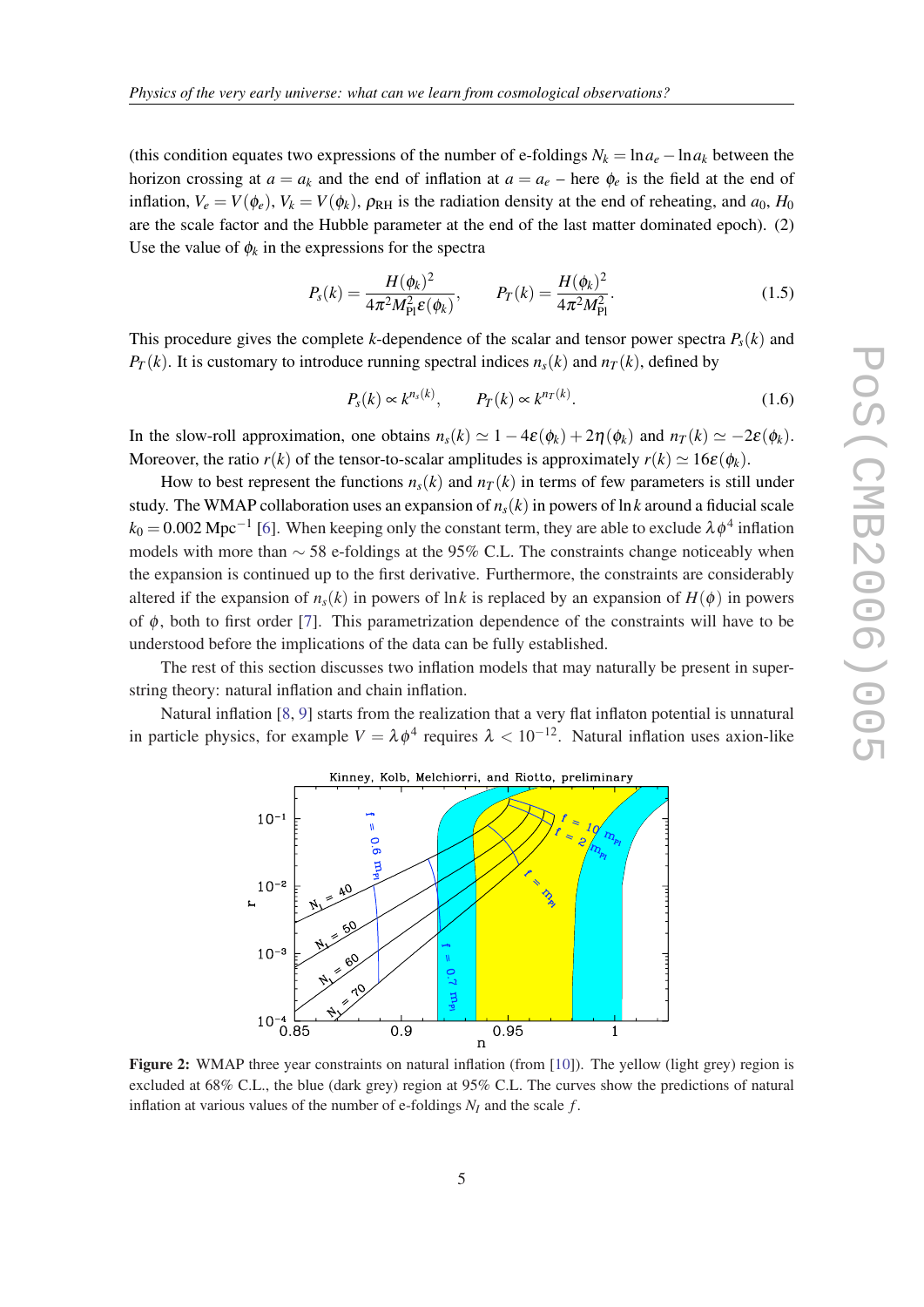<span id="page-5-0"></span>potentials  $V = \Lambda^4[1 + \cos(\phi/f)]$  to protect flatness without small dimensionless parameters. The scale Λ, of order the grand-unification scale ( $\Lambda \sim M_{\text{GUT}}$ ), sets the amplitude of the scalar perturbations, while a separate scale *f* ∼ *M*<sub>Pl</sub> guarantees enough inflation, i.e. an adequate number of e-foldings. Superstring theory contains many axion-like particles (moduli fields) that can produce natural inflation. Current constraints on natural inflation models from three years of WMAP data are shown in figure 2 (from [[10\]](#page-10-0)). Natural inflation models with  $f \gtrsim 0.7M_{\text{Pl}}$  and reasonable number of e-foldings fall within the 95% confidence level. Testable predictions of natural inflation that can be verified in upcoming cosmological observations [[11\]](#page-10-0): for example, the existence of tensor modes, which although smaller than in other models should be detectable, and a very mild running of the spectral index  $n_s$ . With projected Planck error bars of order  $\pm 0.05$  in *r* and  $\pm 0.01$  in  $n_s$ , the next generation of experiments should be able to check natural inflation.

Chain inflation [\[12](#page-10-0)] is a revamp of the old inflation idea [[1](#page-9-0)] of a scalar field tunneling through an energy barrier to pass from a false to a true vacuum. In old inflation, the bubbles of true vacuum failed to percolate and thermalize in the exponentially expanding Universe, hence inflation would never end. In chain inflation, instead, a long sequence of catalyzed tunneling events is postulated, each event lasting only for a small number of e-foldings. It requires no fine-tuning of parameters, and it succeeds from the MeV to the GUT scale. Chain inflation is inspired by the large number of vacua in the string "landscape," which is the gazillion-minima potential of the multitude of moduli fields in superstring theory.<sup>1</sup> In such models, the scalar fields are naturally coupled in a way that the slow-rolling of one field triggers the tunneling of another. The very small number of efoldings per tunneling event allows an efficient percolation and thermalization of the new-vacuum bubbles. While very interesting on account of its connection to superstring theory, chain inflation in the landscape awaits an observational test against the CMB and large-scale structure fluctuations because of the difficulty in computing the expected density fluctuations.

#### 2. Supersymmetric dark matter from moduli fields

A completely different way of exploring the Universe before primordial nucleosynthesis is to search for particle relics that were produced at those early times and survive until the present. For example, particles 10 times heavier, or 1000 times heavier, than the proton, and having weak-force interaction strengths, could have been produced out of collisions in the primordial plasma during the first microsecond, or femtosecond, respectively. They would then have survived unscathed till the present time and would now account for the cold dark matter whose existence is inferred from a variety of cosmological measurements. These particles go under the name of weakly interacting massive particles, or WIMPs.

Dozens of experiments worldwide are searching for cold dark matter WIMPs. Despite several incongruous claims of having detected them, no experiment has uncontestedly supplied a positive signal.

The most studied candidate for the role of dark matter WIMP is a hypothetical particle called the neutralino (not to be confused with the neutrino). The neutralino is the supersymmetric partner of the electrically-neutral gauge and Higgs bosons. In most supersymmetric models it is the lightest stable supersymmetric particle.

<sup>&</sup>lt;sup>1</sup>Moduli fields parametrize the size and shape of the compactified extra dimensions.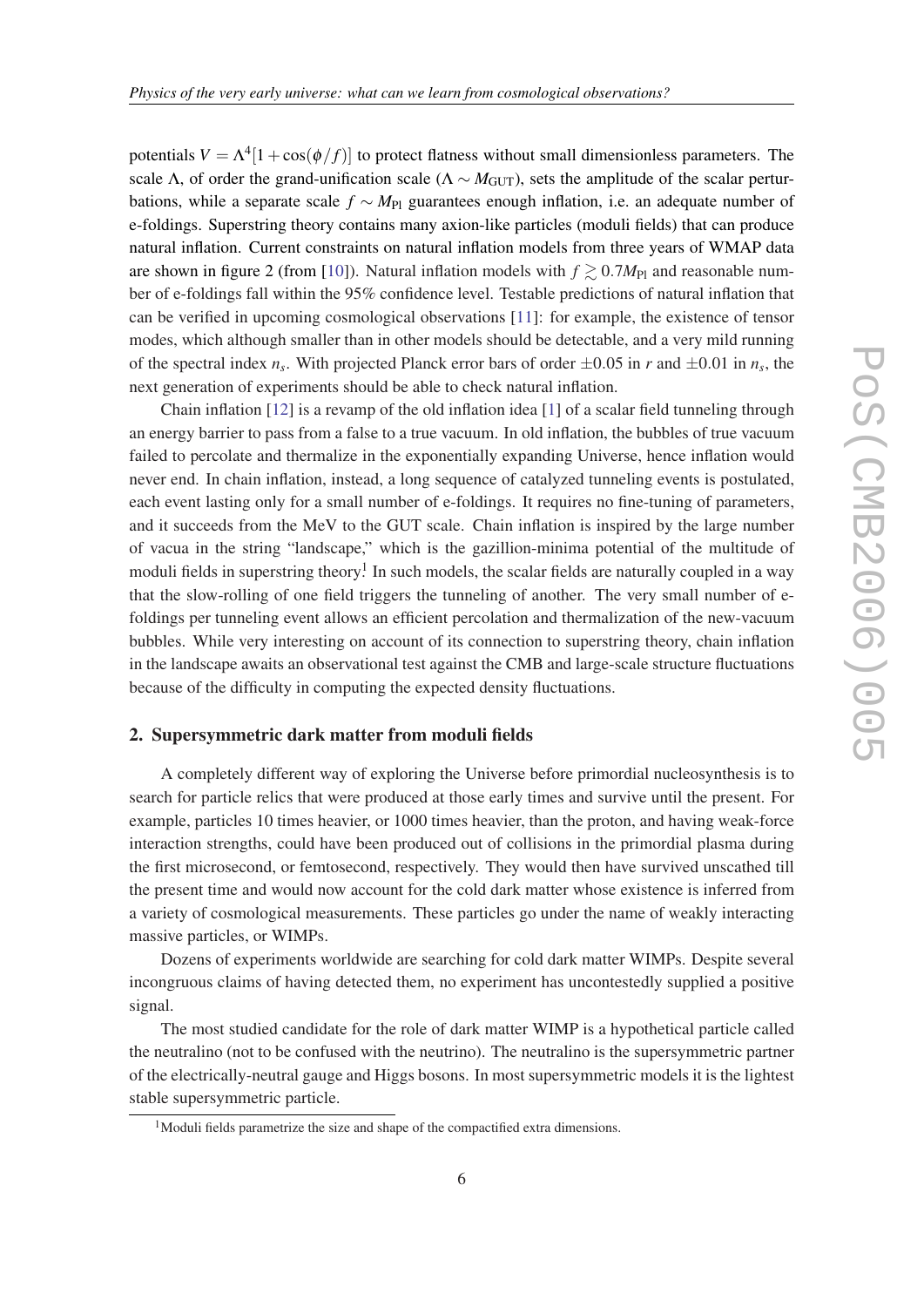Supersymmetry is a symmetry between particles of different spin. In theories with fundamental scalar fields, like the Standard Model, supersymmetry offers an ingenious way of keeping the scale of electroweak interactions much lower than the grand-unification scale or the Planck mass. It is also an indispensable ingredient in superstring theory, which seeks to unify general relativity and quantum mechanics. In a supersymmetric theory, every particle has a supersymmetric partner of the same mass and charge but of different spin. Since no particle with the mass and charge of the electron but different spin has ever been observed, supersymmetry must be realized as a broken symmetry, much as the electroweak symmetry in the Standard Model. Several mechanisms have been suggested for breaking supersymmetry, and each one of them leads to different predictions for the masses and couplings of elementary particles. The upcoming Large Hadron Collider at CERN will hopeful be able to produce supersymmetric particles for the first time.

The neutralino is a good cold dark matter candidate because (1) its relic density can be computed to high precision once the parameters of a supersymmetric model have been specified, and (2) model parameters can be chosen so that the neutralino density matches that of cold dark matter. Since the density of the latter has been recently measured with precision, the models selected by condition (2) lie on very thin slices of parameter space. Figure 3, from [\[14](#page-10-0)], displays one of these slices as the narrow line marked WMAP extending across a portion of the  $m_0$ ,  $m_{1/2}$ ,  $\tan\beta$ ,  $A_0$ parameter space of minimal supergravity (a particular pattern of supersymmetry breaking).

This scenario, however, may be completely different if the evolution of the Universe before nucleosynthesis does not follow the standard radiation-dominated paradigm [\[15](#page-10-0)]. To appreciate how the neutralino density is affected by changes in the early cosmology, it is helpful to review the standard evaluation of the neutralino density. At early times, neutralinos are produced in  $e^+e^-$ ,  $\mu^+\mu^-$ , etc. collisions in the hot primordial soup (thermal production). Neutralino production ceases when the production rate becomes smaller than the Hubble expansion rate (a moment called freeze-out).



Figure 3: Narrow slices of minimal supergravity parameter space selected by the standard evaluation of the neutralino relic density (lines labeled WMAP). (Figure adapted from [\[14](#page-10-0)].)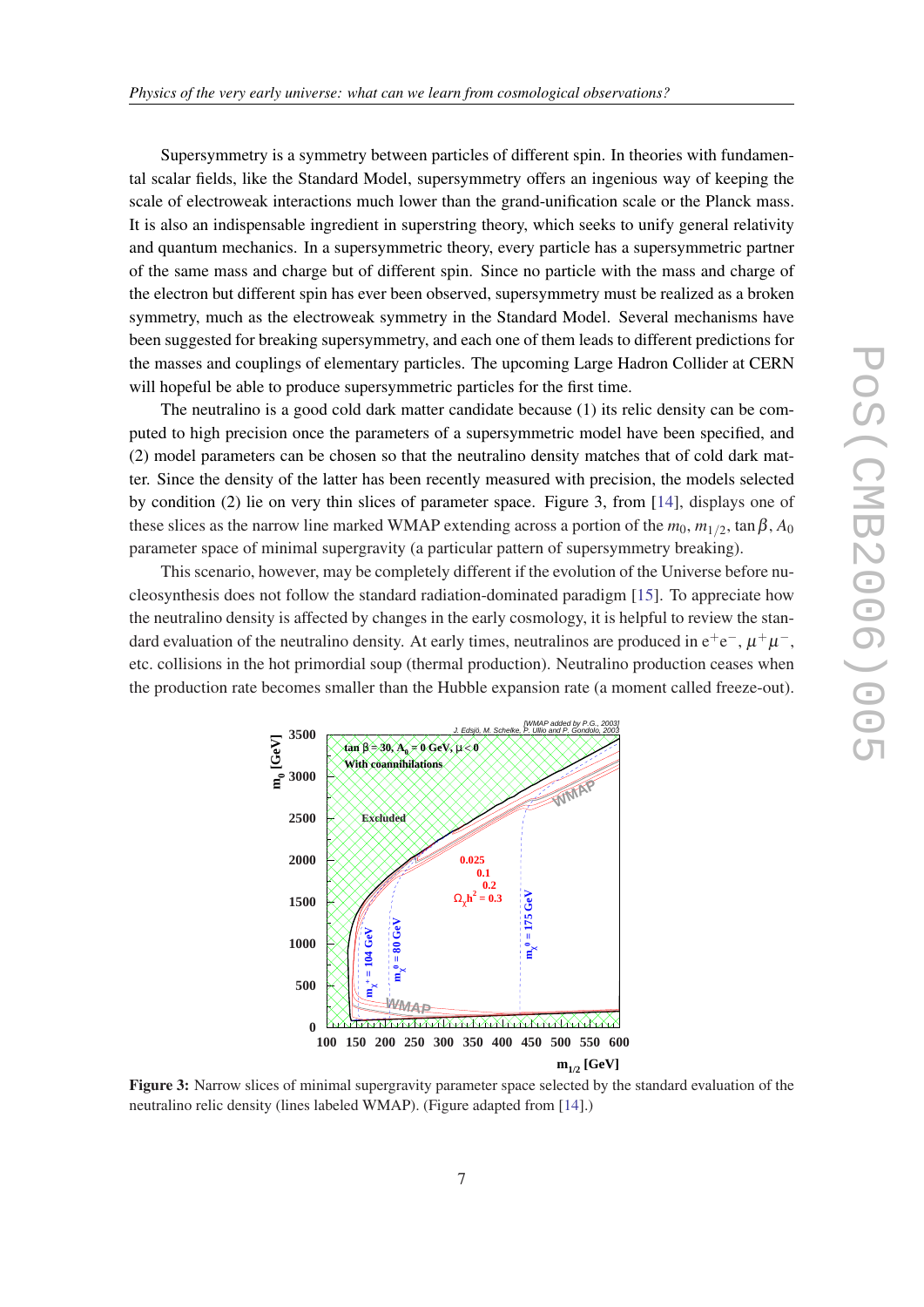After freeze-out, the number of neutralinos per photon is constant. In this process, interactions before freeze-out keep neutralinos in chemical equilibrium with the soup, and the Boltzmann factor  $e^{-m_\chi/T}$  lowers their number as the temperature decreases. The stronger the interactions, the later freeze-out occurs, and the fewer neutralinos are left. This leads to the inverse proportionality of relic density and annihilation cross section

$$
\Omega_{\chi} h^2 = \frac{2 \times 10^{-10} \text{ GeV}^{-2}}{\langle \sigma v \rangle}.
$$
 (2.1)

Here  $\langle \sigma v \rangle$  is the thermal average of the annihilation cross section times  $\chi \chi$  relative velocity.

In non-standard cosmologies, the neutralino density can be larger or smaller than its standard value. The density can decrease if photons are produced after freeze-out, since we can measure the number of neutralinos only relative to the number of photons (this effect is called entropy dilution). The density can instead increase if neutralinos are created out of chemical equilibrium from particle decays or topological defects (this is called non-thermal production). The density can also increase if the expansion rate at the moment of freeze-out is larger than its standard value (e.g. if the Universe is dominated not by radiation but by a scalar field like quintessence or a moduli field; in this case, the neutralino would freeze-out earlier, when it is more abundant).

A specific case of non-standard cosmology that may bear on superstring theory has been stud-ied in [[16,](#page-10-0) [17\]](#page-10-0): neutralino production from the decay of a scalar field  $\phi$  while the Universe is dominated by the scalar field itself. This field can be a moduli field from superstring theory. In this case, the non-standard cosmology can be described by only two parameters: the reheating



Figure 4: Neutralino density  $\Omega_\chi h^2$  as a function of the reheating temperature  $T_{\rm RH}$  for selected choice of the neutralino-neutralino annihilation cross section times relative velocity  $\langle \sigma v \rangle$  and the number  $\eta$  of neutralinos produced per  $\phi$  decay. The neutralino mass is taken to be 100 GeV, corresponding to a freeze-out temperature of ∼ 10<sup>4</sup> MeV. Big bang nucleosynthesis imposes  $T_{\rm RH} \gtrsim 5$  MeV. The observed cold dark matter density is indicated by the line labeled WMAP. (Figure adapted from [[16](#page-10-0)].)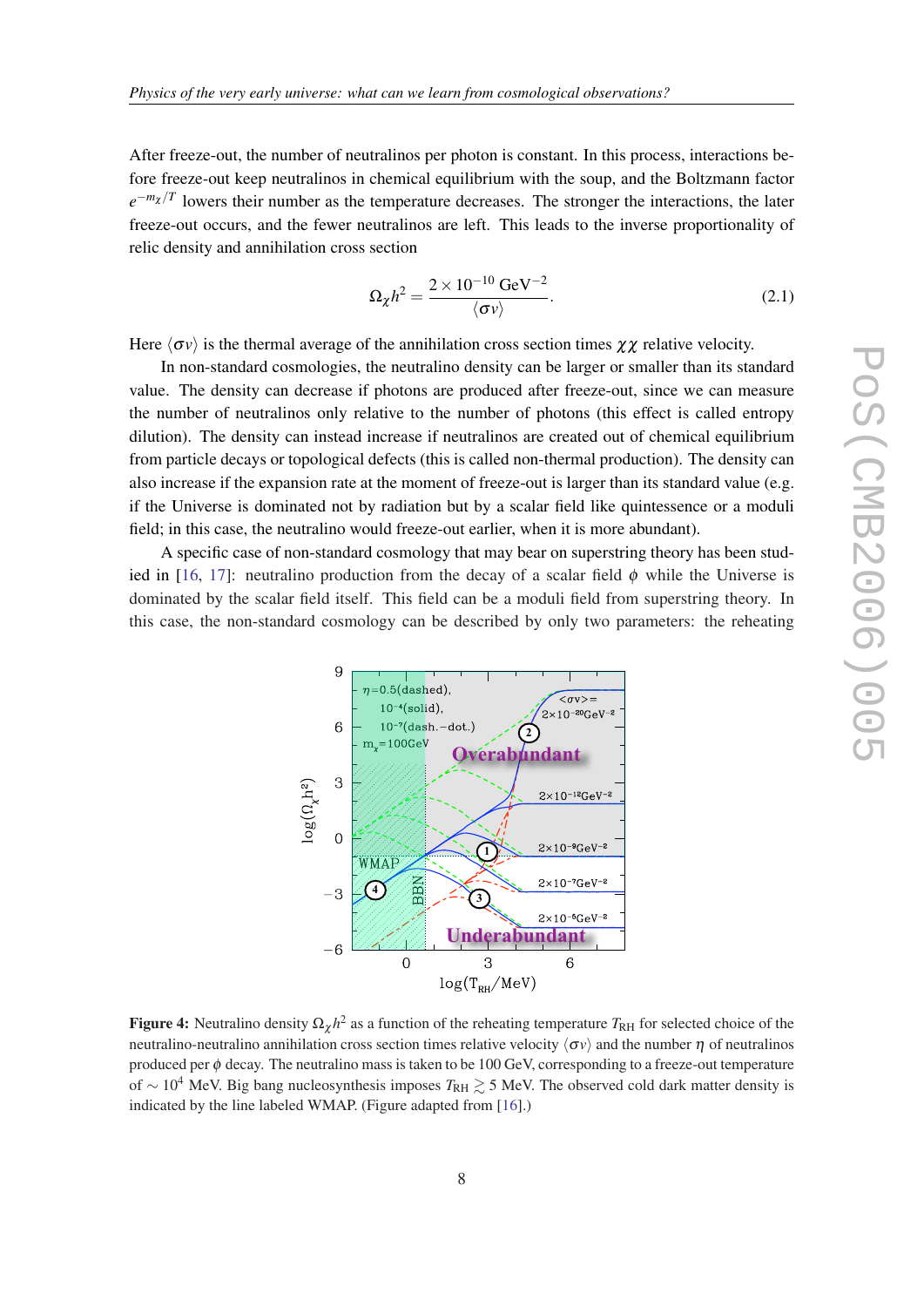temperature  $T<sub>RH</sub>$ , i.e. the temperature of the radiation when it becomes radiation dominated after the  $\phi$  decays, and the ratio  $b/m_{\phi}$  between the number of neutralinos produced per  $\phi$  decay and the  $\phi$  mass. Suitable combinations of these parameters can make the neutralino density equal to the cold dark matter density for almost any annihilation cross section. Figure 4 illustrates this point. In the figure, the neutralino density is plotted as a function of the reheating temperature for various annihilation cross sections and "branching ratios" *b*. On a given  $\langle \sigma v \rangle$  line, the standard density corresponds to the constant segment at high reheating temperatures (on the right). At reheating temperatures lower than the standard freeze-out temperature (here  $\sim 10^4$  MeV), the density can be decreased through entropy dilution along lines parallel to line 1, if in chemical equilibrium, or line 2, if out of chemical equilibrium. The density can also be increased through non-thermal production along lines parallel to line 3, in chemical equilibrium, or line 4, out of chemical equilibrium. Once a certain  $\langle \sigma v \rangle$  is specified in a supersymmetric model, the neutralino relic density can be brought to that of cold dark matter (horizontal line labeled WMAP) by a suitable combination of thermal and non-thermal production, i.e. an appropriate choice of  $T<sub>RH</sub>$  and  $b/m<sub>\phi</sub>$ . This freedom disappears only for the highest cross sections (lowest standard densities), for which line 1 (equilibrium non-thermal production) may fail to intersect the WMAP line at  $T<sub>RH</sub>$  greater than the BBN bound.

These considerations can be applied to the minimal supersymmetric standard model (the smallest supersymmetric model that contains the Standard Model and all possible soft-supersymmetry breaking terms). In this case, all but few models with  $m_{\chi} \simeq m_Z/2$  can have a neutralino relic density equal to that of cold dark matter on the condition that  $m_{1/2} < m_{\phi} < m_{3/2}$ , where  $m_{3/2}$  is the gravitino mass, and that  $b/m_{\phi}$  is related to  $m_{\chi}$  and  $T_{\text{RH}}$  as in figure 5.

The intriguing point is that these conditions are controlled by the physics at the grand-unified or Planck scale. The  $m_{1/2} < m_{\phi} < m_{3/2}$  mass hierarchy depends on the hidden sector of the highenergy theory and on the kind of supersymmetry breaking. The value of *b* depends on the choice of Kähler potential, superpotential, and gauge kinetic function. Ultimately, these parameters depend



**Figure 5:** Cosmological constraints on the high-energy theory parameter  $b/m_\phi$  as a function of the neutralino mass  $m<sub>\chi</sub>$  for a series of reheating temperatures  $T<sub>RH</sub>$  (from [\[17](#page-10-0)]).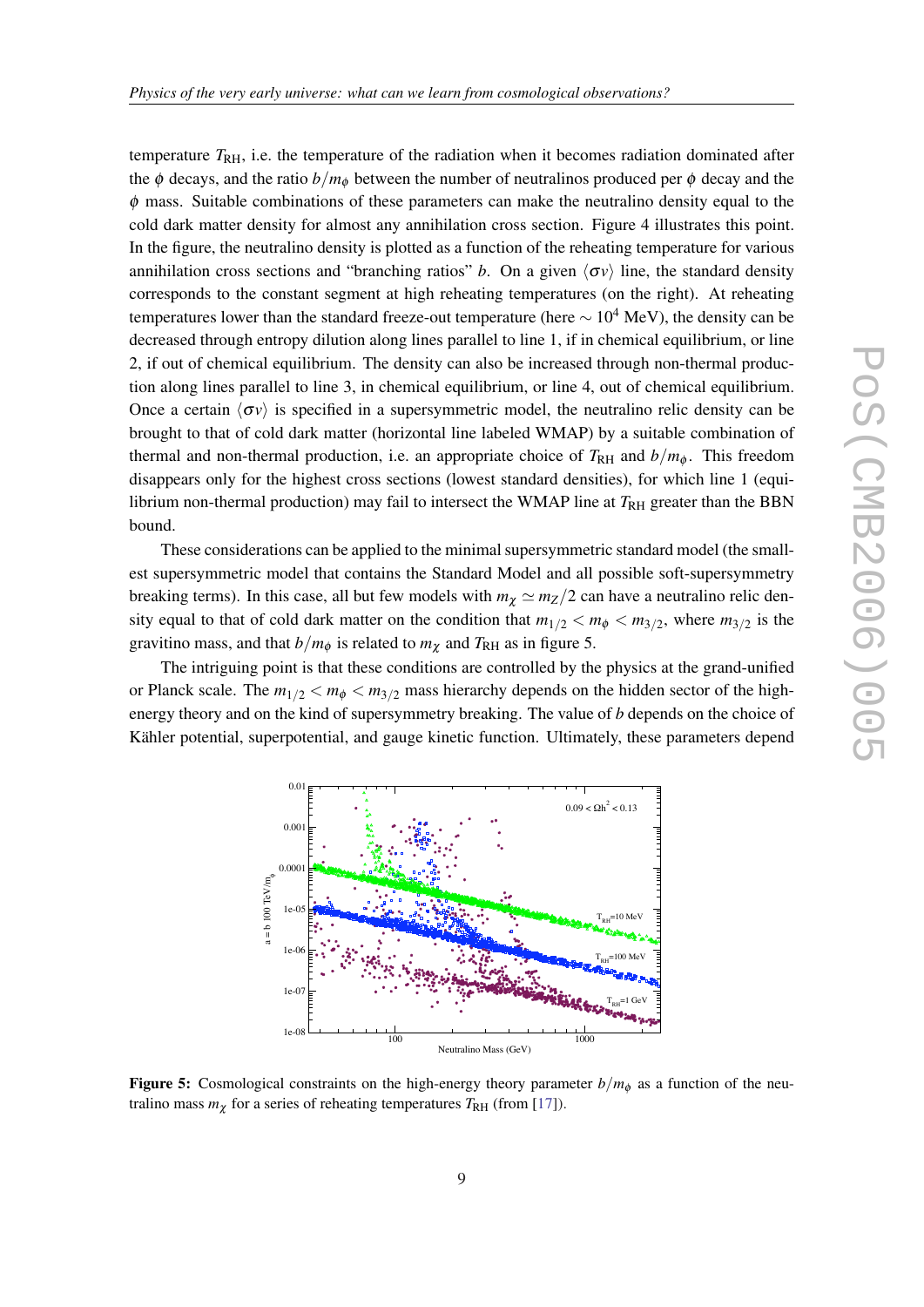<span id="page-9-0"></span>on how the extra-dimensions are compactified, on the presence of string-theory fluxes, and on other details of the underlying fundamental theory. The strong cosmological constraints shown in figure 5 thus apply to the high-energy theory (superstring theory).

#### 3. Conclusions

This presentation has concentrated on two ways to probe the physics of the Universe before nucleosynthesis: the analysis of CMB and large scale fluctuation data to reconstruct the inflaton potential, and the possible detection of supersymmetric dark matter particles to explore the highenergy theory at the Planck scale.

Cosmological observations are starting to probe inflation, but much work still remains to be done to go beyond the simplest models (e.g., an analysis that includes the full *k*-dependence, a calculation of the fluctuations in chain inflation, ...). Models like natural inflation and chain inflation can conceivably be implemented in superstring theories.

Neutralinos can be all of the cold dark matter almost anywhere in supersymmetric parameter space if one allows for non-thermal neutralino production form moduli field decays and low reheating temperatures.

An exciting situation would arise if dark matter searches would find neutralino dark matter and particle accelerators would discover supersymmetry where the standard neutralino density is too high. This would constitute indirect evidence of a non-standard cosmology before nucleosynthesis, and through the constraints on moduli fields delineated above may open an experimental window on superstring theory.

### **References**

- [1] A. H. Guth, *Cosmological consequences of a first order phase transition in the SU(5) grand unified model*, *Phys. Rev. D* 23 (1981) 347.
- [2] S. Dodelson, W. H. Kinney, E. W. Kolb, *Cosmic microwave background measurements can discriminate among inflation models*, *Phys. Rev. D* 56 (1997) 3207 [astro-ph/9702166].
- [3] E. W. Kolb, *Dynamics of the inflationary era*, 1999 [hep-ph/9910311].
- [4] S. Dodelson, *Modern Cosmology*, Academic Press, San Diego, 2003.
- [5] A. Riotto, *Inflation and the theory of cosmological perturbations*, lectures given at the *Summer School on Astroparticle Physics and Cosmology*, Trieste, 2002 [hep-ph/0210162].
- [6] D. N. Spergel, et al. *Wilkinson Microwave Anisotropy Probe (WMAP) three year results: implications for cosmology*, 2006 [astro-ph/0603449].
- [7] H. V. Peiris, R. Easther, *Recovering the inflationary potential and primordial power spectrum with a slow roll prior*, 2006 [astro-ph/0603587].
- [8] K. Freese, J. A. Frieman, A. V. Olinto, *Natural inflation with pseudo Nambu-Goldstone bosons*, *Phys. Rev. Lett.* 65 (1990) 3233.
- [9] F. C. Adams, J. R. Bond, K. Freese, J. A. Frieman, A. V. Olinto, *Natural inflation: particle physics models, power-law spectra for large-scale structure, and constraints from the Cosmic Background Explorer*, *Phys. Rev. D* 47 (1993) 426.